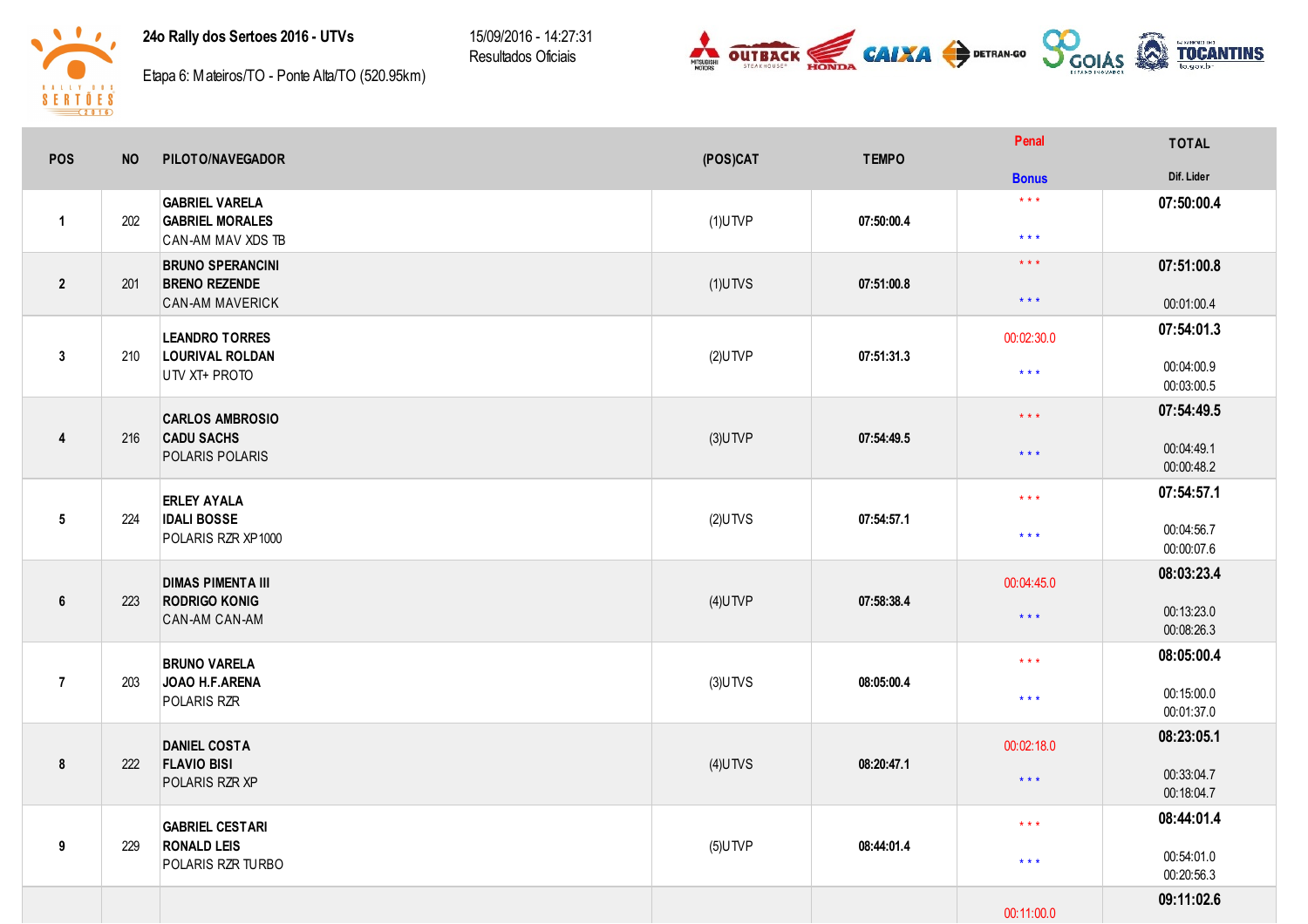| $10\,$ | 204 | <b>ELSON CASCAO II</b><br><b>ELSON OLIVEIRA</b><br>POLARIS RZR 1000     | $(6)$ UTVP               | 09:00:02.6 | $\star$ $\star$ $\star$ | 01:21:02.2<br>00:27:01.2 |
|--------|-----|-------------------------------------------------------------------------|--------------------------|------------|-------------------------|--------------------------|
|        |     | <b>VINICIUS B.MOTA</b><br><b>RAFAEL C.SHIMUK</b><br>CAN-AM MAV STD TB   | (7)UTVP                  | 09:30:00.0 | 00:30:00.0              | 10:00:00.0               |
| 11     | 205 |                                                                         |                          |            | $\star$ $\star$ $\star$ | 02:09:59.6<br>00:48:57.4 |
|        | 227 | <b>ANDRE DA COSTA</b><br><b>CLAUDIA GRANDI</b><br>POLARIS RZR 1000      | $(5)$ UTVS               | 09:30:00.0 | 00:31:00.0              | 10:01:00.0               |
| 12     |     |                                                                         |                          |            | $\star$ $\star$ $\star$ | 02:10:59.6<br>00:01:00.0 |
|        |     | <b>MARCELO GASTALDI</b>                                                 |                          | 09:30:00.0 | 01:27:18.0              | 10:57:18.0               |
| 13     | 214 | <b>BRENO R. FERREIRA</b><br>POLARIS 1000TURBO                           | $(8)$ UTVP               |            | $\star$ $\star$ $\star$ | 03:07:17.6<br>00:56:18.0 |
|        |     | <b>DENISIO NASCIMENTO</b>                                               |                          |            | 05:39:00.0              | 15:09:00.0               |
| 14     | 212 | <b>EMILIO ROCKENBACH</b><br>POLARIS UTV                                 | $(6)$ UTVS               | 09:30:00.0 | $\star$ $\star$ $\star$ | 07:18:59.6<br>04:11:42.0 |
|        |     | <b>ENRICO A.ALMEIDA</b>                                                 | $(9)$ UTVP<br>09:30:00.0 |            | 07:53:00.0              | 17:23:00.0               |
| 15     | 231 | <b>ALVARO A.ALMEIDA</b><br>CAN-AM MAV 1000 TB                           |                          |            | $\star$ $\star$ $\star$ | 09:32:59.6<br>02:14:00.0 |
|        |     | <b>RODRIGO VARELA</b>                                                   |                          | 09:30:00.0 | 09:18:39.0              | 18:48:39.0               |
| 16     | 206 | <b>MAYCKON PADILHA</b><br>CAN-AM MAV XDS TB                             | $(10)$ UTVP              |            | $\star$ $\star$ $\star$ | 10:58:38.6<br>01:25:39.0 |
|        |     | <b>G. LAPERTOSA</b>                                                     |                          | 09:30:00.0 | 12:15:00.0              | 21:45:00.0               |
| 17     | 213 | <b>FABIO ZELLER</b><br>POLARIS XP-1000                                  | $(7)$ UTVS               |            | $\star$ $\star$ $\star$ | 13:54:59.6<br>02:56:21.0 |
| 18     | 207 | <b>JORGE SAWAYA</b><br><b>DANIEL SPOLIDORIO</b><br>CAN-AM MAV XDS       | $(11)$ UTVP              | 09:30:00.0 | 12:39:00.0              | 22:09:00.0               |
|        |     |                                                                         |                          |            | $\star\star\star$       | 14:18:59.6<br>00:24:00.0 |
|        | 211 | EUCLIDES BENVENUTI<br><b>MARCOS PANSTEIN</b><br>POLARIS XP 1000         | $(8)$ UTVS               | 09:30:00.0 | 12:39:00.0              | 22:09:00.0               |
| 19     |     |                                                                         |                          |            | $\star$ $\star$ $\star$ | 14:18:59.6<br>00:00:00.0 |
|        |     | <b>ERIK DONATTO</b><br><b>SERGIO AVALLONE</b><br>217<br>POLARIS RZR1000 | $(9)$ UTVS               | 09:30:00.0 | 12:39:00.0              | 22:09:00.0               |
| $20\,$ |     |                                                                         |                          |            | $\star$ $\star$ $\star$ | 14:18:59.6<br>00:00:00.0 |
|        |     |                                                                         |                          |            |                         | 22:09:00.0               |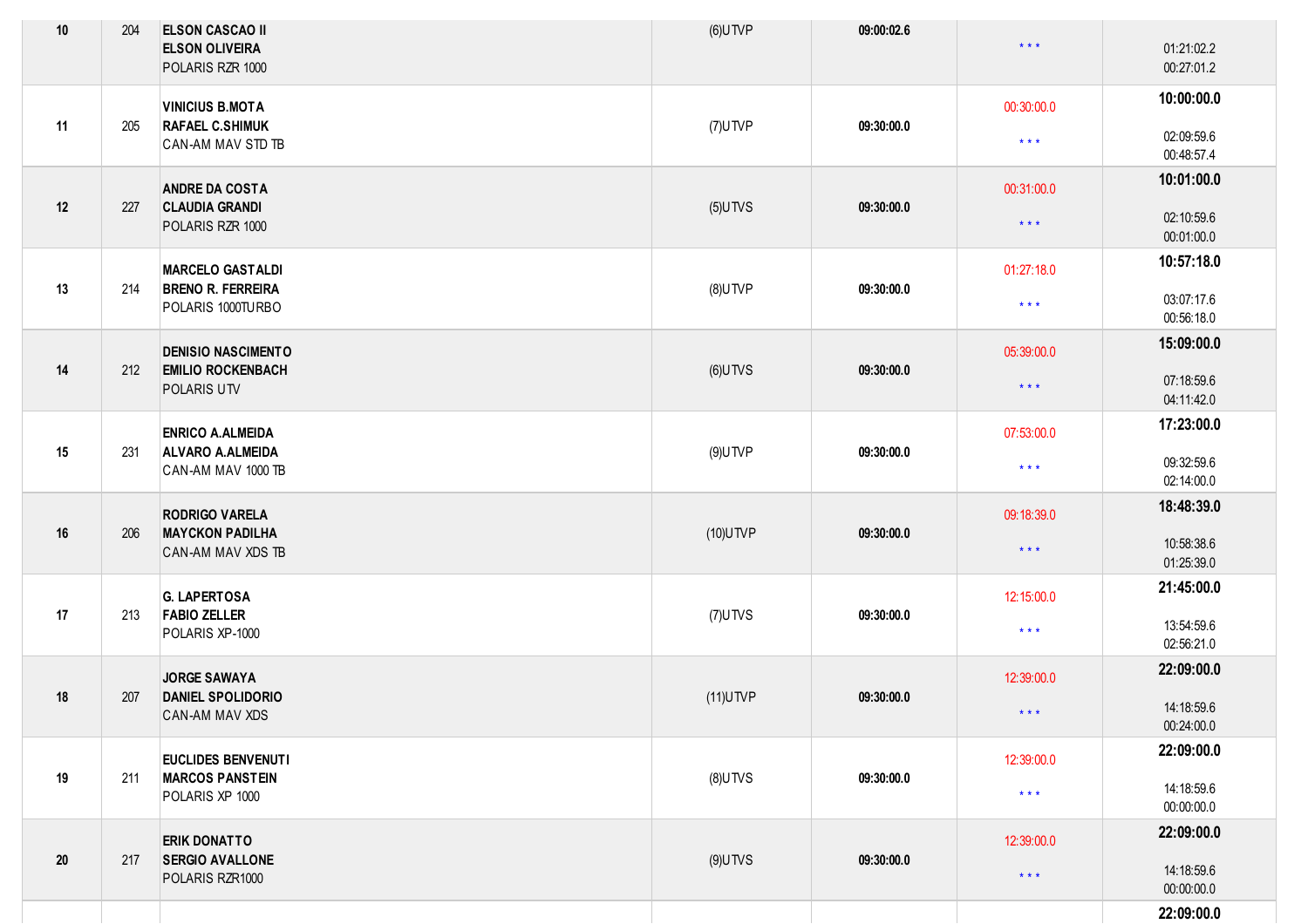| 21 | 221                                                                            | <b>DENER PIRES</b><br><b>BERNANRDO BONJEAN</b><br>POLARIS RZR-1000         | $(10)$ UTVS | 09:30:00.0              | 12:39:00.0<br>$* * *$    | 14:18:59.6<br>00:00:00.0 |
|----|--------------------------------------------------------------------------------|----------------------------------------------------------------------------|-------------|-------------------------|--------------------------|--------------------------|
| 22 | 232                                                                            | <b>EDU PIANO</b><br><b>SOLON MENDES</b><br>CAN-AM MAV XDS                  | $(12)$ UTVP | 09:30:00.0              | 12:39:00.0<br>$***$      | 22:09:00.0<br>14:18:59.6 |
|    |                                                                                |                                                                            |             |                         |                          | 00:00:00.0               |
| 23 | 218                                                                            | <b>DENINHO CASARINI</b><br>LUIS F.ECKEL<br>CAN-AM MAVERICK TURBO XDS       | $(13)$ UTVP | 09:30:00.0              | 15:54:00.0               | 01:24:00.0               |
|    |                                                                                |                                                                            |             |                         | $\star$ $\star$ $\star$  | 17:33:59.6<br>03:15:00.0 |
|    |                                                                                | <b>CRISTIANO BATISTA</b>                                                   |             | 09:30:00.0              | 15:54:00.0               | 01:24:00.0               |
| 24 | 225                                                                            | <b>ROBLEDO NICOLETTI</b><br>POLARIS RXP1000TB                              | $(14)$ UTVP |                         | $\star$ $\star$ $\star$  | 17:33:59.6<br>00:00:00.0 |
| 25 |                                                                                | <b>VINICIUS DA SILVA</b><br><b>RAFAEL ARENA</b><br>CAM-AN MAV TURBO        | $(15)$ UTVP | 09:30:00.0              | 15:54:00.0               | 01:24:00.0               |
|    | 215                                                                            |                                                                            |             |                         | $\star$ $\star$ $\star$  | 17:33:59.6<br>00:00:00.0 |
|    | <b>HENRIQUE GUTIEREZ</b><br>208<br><b>ANDRE L. MUNHOZ</b><br>YAMAHA YXZ1000RSE |                                                                            |             |                         | 15:54:00.0               | 01:24:00.0               |
| 26 |                                                                                | $(16)$ UTVP                                                                | 09:30:00.0  | $\star$ $\star$ $\star$ | 17:33:59.6<br>00:00:00.0 |                          |
|    |                                                                                | <b>DALGER JUNQUEIRA</b>                                                    |             | 09:30:00.0              | 15:54:00.0               | 01:24:00.0               |
| 27 | 219                                                                            | MARCELO J.D. SOUSA<br>POLARIS RZR1000                                      | $(11)$ UTVS |                         | $\star$ $\star$ $\star$  | 17:33:59.6<br>00:00:00.0 |
|    |                                                                                | <b>RODRIGO FAIAD</b>                                                       |             | 09:30:00.0              | 15:54:00.0               | 01:24:00.0               |
| 28 | 228                                                                            | <b>ROBERTO M.DA SILVA</b><br>POLARIS RZR 900                               | $(12)$ UTVS |                         | $\star$ $\star$ $\star$  | 17:33:59.6<br>00:00:00.0 |
|    | 209                                                                            | <b>ADRIANO BENVENUTI</b><br><b>RICARDO DA ROCHA</b><br>POLARIS RZR XP 1000 | $(13)$ UTVS | 09:30:00.0              | 15:59:00.0               | 01:29:00.0               |
| 29 |                                                                                |                                                                            |             |                         | $***$                    | 17:38:59.6<br>00:05:00.0 |
|    | 230                                                                            | PEDRO QUEIROLO<br><b>GUI TROMBINI</b><br>CAN-AM MAV TURBO                  | $(17)$ UTVP | 09:30:00.0              | 18:54:00.0               | 04:24:00.0               |
| 30 |                                                                                |                                                                            |             |                         | $\star$ $\star$ $\star$  | 20:33:59.6<br>02:55:00.0 |
|    |                                                                                | <b>OSMAN G.DIDI</b>                                                        |             |                         | 18:54:00.0               | 04:24:00.0               |
| 31 | 233                                                                            | <b>ALEXANDRE BRANCO</b><br>CAN-AM MAVERICK                                 | $(14)$ UTVS | 09:30:00.0              | $\star$ $\star$ $\star$  | 20:33:59.6<br>00:00:00.0 |